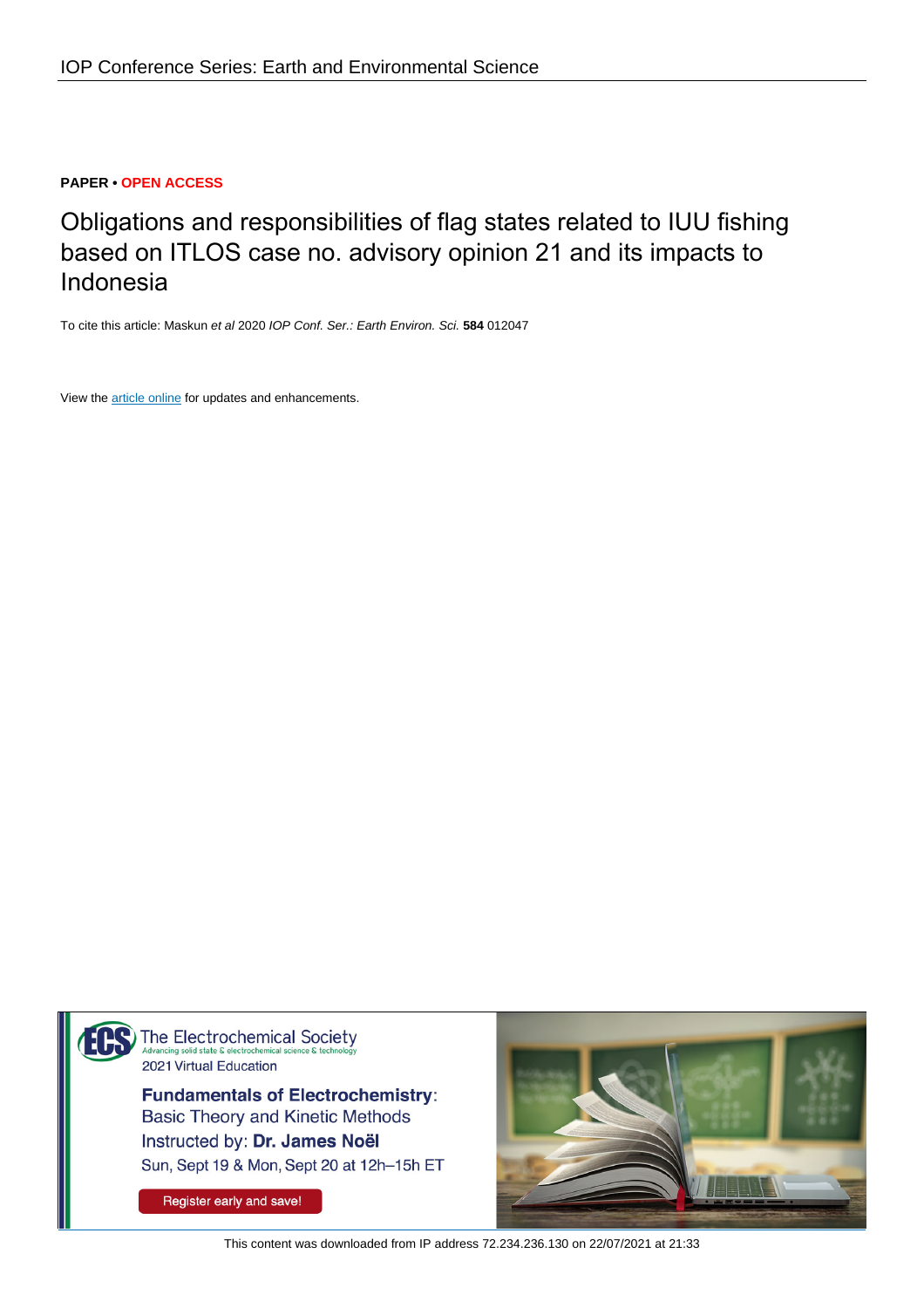IOP Conf. Series: Earth and Environmental Science **584** (2020) 012047 doi:10.1088/1755-1315/584/1/012047

# **Obligations and responsibilities of flag states related to IUU fishing based on ITLOS case no. advisory opinion 21 and its impacts to Indonesia**

**Maskun<sup>1</sup> , M Napang<sup>1</sup> , H Assidiq,2,3 and M Muksyid Al Muqni Ali<sup>2</sup>**

<sup>1</sup>International Law Department, Faculty of Law, Universitas Hasanuddin, Jl. Perintis Kemerdekaan km 10, Makassar, South Sulawesi 90245 Indonesia. <sup>2</sup> Assistant Researcher, Faculty of Law, Universitas Hasanuddin, Jl. Perintis Kemerdekaan km 10, Makassar, South Sulawesi 90245 Indonesia.

Email: [maskunmaskun31@gmail.com](mailto:maskunmaskun31@gmail.com)

**Abstract.** Illegal, unreported, and unregulated (IUU) fishing is still one of the biggest threats to the marine ecosystem. That is because IUU Fishing can damage a country's national and regional efforts to manage fisheries in a sustainable manner and interface with efforts to conserve marine biodiversity. IUU Fishing has reached about 20 percent of the total world catch and up to 50 percent in some areas. IUU Fishing practices often use bonded labor, destructive fishing methods and deceptive actions to reap profits at the expense of the state's local coastal fishing industry and the marine environment. Fisheries resources that should be available for fishermen are reduced due to IUU Fishing which can cause the collapse of local fisheries. Developing countries have proven to be very vulnerable because they have a large risk of being affected by illegal fishing, with the estimated total catch in West Africa reaching 40 percent higher than reported catches, such as exploitation rates severely almost sustainable management of marine ecosystems.

## **1. Introduction**

Illegal, unreported, and unregulated (IUU) fishing is one of the biggest threats for the marine ecosystem. That is because IUU Fishing can damage a country's national and regional efforts to manage fisheries in a sustainable manner and interfere with efforts to conserve marine biodiversity [1]. IUU Fishing accounts for around 20 percent of the world's total catch and up to 50 percent in some areas. Its practices often use bonded labour and destruct fishing methods as well as deceive actions to reap profits at the expense of the state's coastal fishing industry and the marine environment. Fisheries resources should be available for fishermen but in fact they are lack for the fishermen because IUU Fishing cause the collapse of local fisheries. Developing countries have proven to be very vulnerable because they have a large risk of being affected by illegal fishing, with the estimated total catch in West Africa reaching 40 percent higher than reported catches, in which such exploitation rates severely hamper sustainable management of marine ecosystems [2].

The rise of IUU Fishing in the Exclusive Economic Zones (EEZ) of countries in West Africa, created the regional organization of the Sub-Regional Fisheries Commission (SRFC) of West Africa

Content from this work may be used under the terms of the Creative Commons Attribution 3.0 licence. Any further distribution of this work must maintain attribution to the author(s) and the title of the work, journal citation and DOI. Published under licence by IOP Publishing Ltd 1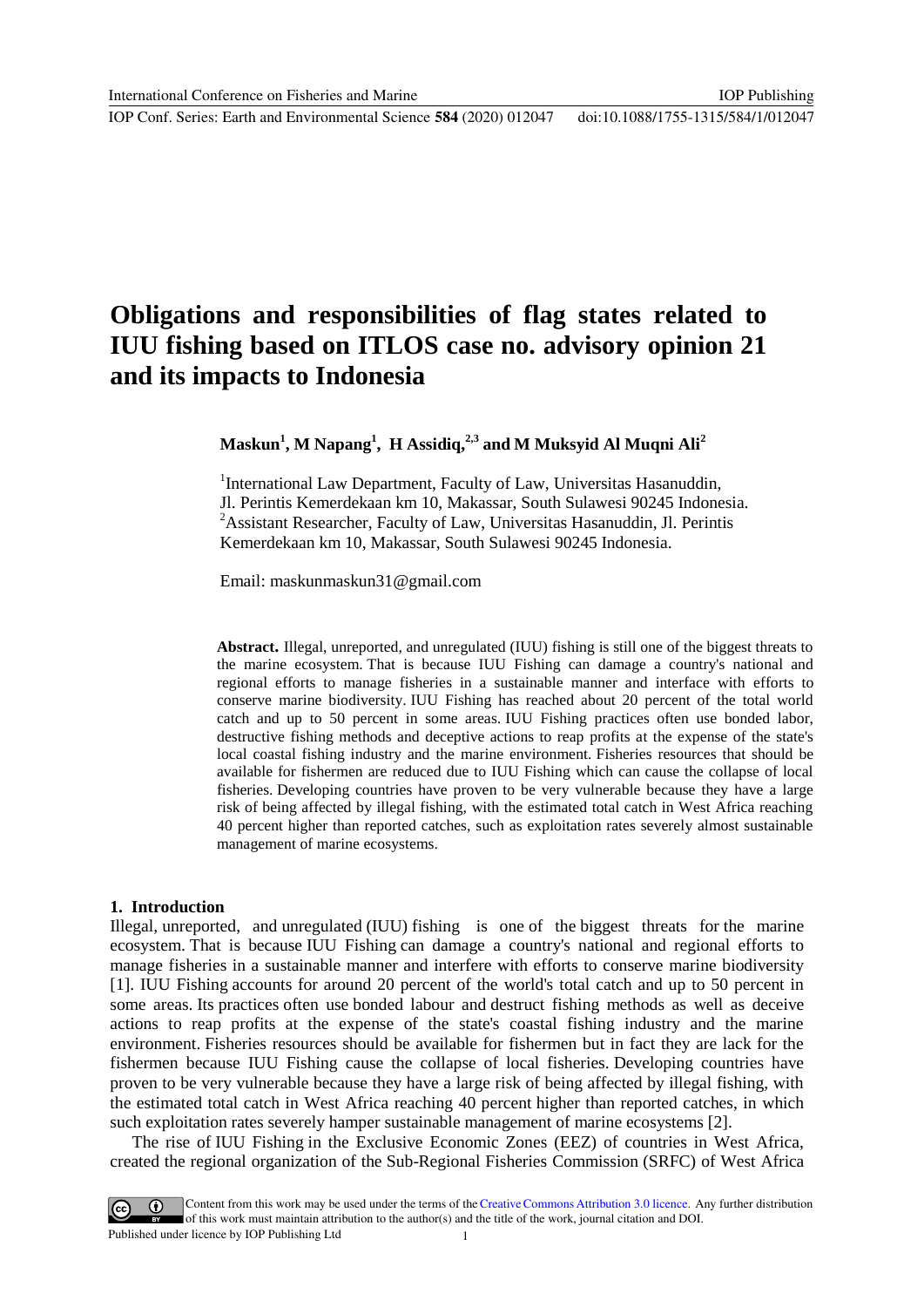IOP Conf. Series: Earth and Environmental Science **584** (2020) 012047 doi:10.1088/1755-1315/584/1/012047

consisting of 7 countries, such as Cabo Verde, Gambia, Guinea, Guinea-Guinea, Mauritania, Senegal and Sierra Leone to submit an Advisory Opinion request to The International Tribunal for the Law of the Sea (ITLOS) [3]. Advisory Opinion is the court's opinion in the form of advice to overcome problems raised by the competent authority [4]. SRFC submitted an Advisory Opinion request to ITLOS to solicit ITLOS opinions / advice regarding obligations and responsibilities state flag in the event of IUU Fishing. In its request, SRFC submitted four questions of law to the ITLOS, and 2 in whom associated with IUU fishing, namely - what are the obligations of the flag states in the case IUU Fishing carried out within the third party's EEZ?, and to what extent is the flag state responsible for IUU fishing activities carried out by ships sailing under its flag?

In answering questions raised by the SRFC, ITLOS limits its jurisdictional authority to EEZ of the SRFC member countries. This restriction is seen as a response to the fact that some countries oppose ITLOS jurisdiction in providing Advisory Opinion to questions raised by the SRFC [5]. ITLOS states that the Advisory Opinion 'has no binding power and is only given to SRFC members', but ITLOS also adds that he is aware of the fact that the Advisory Opinion will contribute to the implementation of UNCLOS especially regarding marine resources [5]. Based on this fact, it can be seen that ITLOS Advisory Opinion has its own influence, not only on SRFC members who ask questions, but also on all UNCLOS members, including Indonesia as one of the countries that ratified UNCLOS 1982.

#### **2. ITLOS jurisdiction in giving advisory opinion case no.21**

It is necessary first to define the meaning of jurisdiction before discussing whether ITLOS has jurisdiction to handle request Advisory Opinion of the SRFC or not.Encyclopaedia Americana defines the meaning " jurisdiction" as "Jurisdiction, in law, a term for power or authority. It is usually applied to courts and quasi-judicial bodies, describing the scope of their right to act. As applied to a state or a nation, the term means the authority to declare and enforce the law" [6].

Jurisdiction in law is a term for power or authority. The term is usually applied to courts and judicial bodies, which describe the scope of the right to act from the court or quasi-court bodies. If applied to a country or nation, the term means the authority to declare and enforce the law [7]. Based on this explanation, jurisdiction in this article is the power of a court in this case ITLOS to decide on a case or issue a decision / decree in this case Advisory Opinion. ITLOS itself is an independent judicial body established under the 1982 UN Convention on the Law of the Sea (UNCLOS). It opens to States participating in the Convention and other non-state entities such as state and private companies [8]. Therefore, before answering to question raised by the SRFC, ITLOS must first determine whether it has jurisdiction to provide opinions/advice requested by the SRFC or not.

Several countries that participated in this process rejected ITLOS jurisdiction in providing Advisory Opinion, but several other countries welcomed and supported ITLOS jurisdiction over it. There are 22 countries in addition to members of SRFC and several organizations internationally who are officially involved participate and give opinion/statement on the question of this. That matter shows that Advisory Opinion from ITLOS will affect other countries. Germany as one of the countries that supports ITLOS jurisdiction in providing Advisory Opinion states in its written statement that "Germany welcomes the possibility of an Advisory Opinion request to the Tribunal. It will strengthen the Tribunal's role in the matter of the Law of the Sea" [9]. However, United Kingdom and several other countries in their written statement reject ITLOS jurisdiction to provide Advisory Opinion with the main reason that UNCLOS does not give ITLOS the authority to provide Advisory Opinion [10].

Meanwhile, ITLOS decides that it has jurisdiction to provide Advisory Opinion for requests from SRFC. ITLOS explains that both UNCLOS and the ITLOS Statute do not contain explicit explanations regarding ITLOS jurisdiction in providing Advisory Opinion. Those who oppose jurisdiction and those who consider that ITLOS has jurisdiction to provide Advisory Opinion focus their arguments on article 21 of the ITLOS Statute [10]. Article 21 ITLOS Statute (Appendix VI of UNCLOS) stipulates that "Tribunal jurisdiction (ITLOS) includes all disputes and all requests submitted to it under the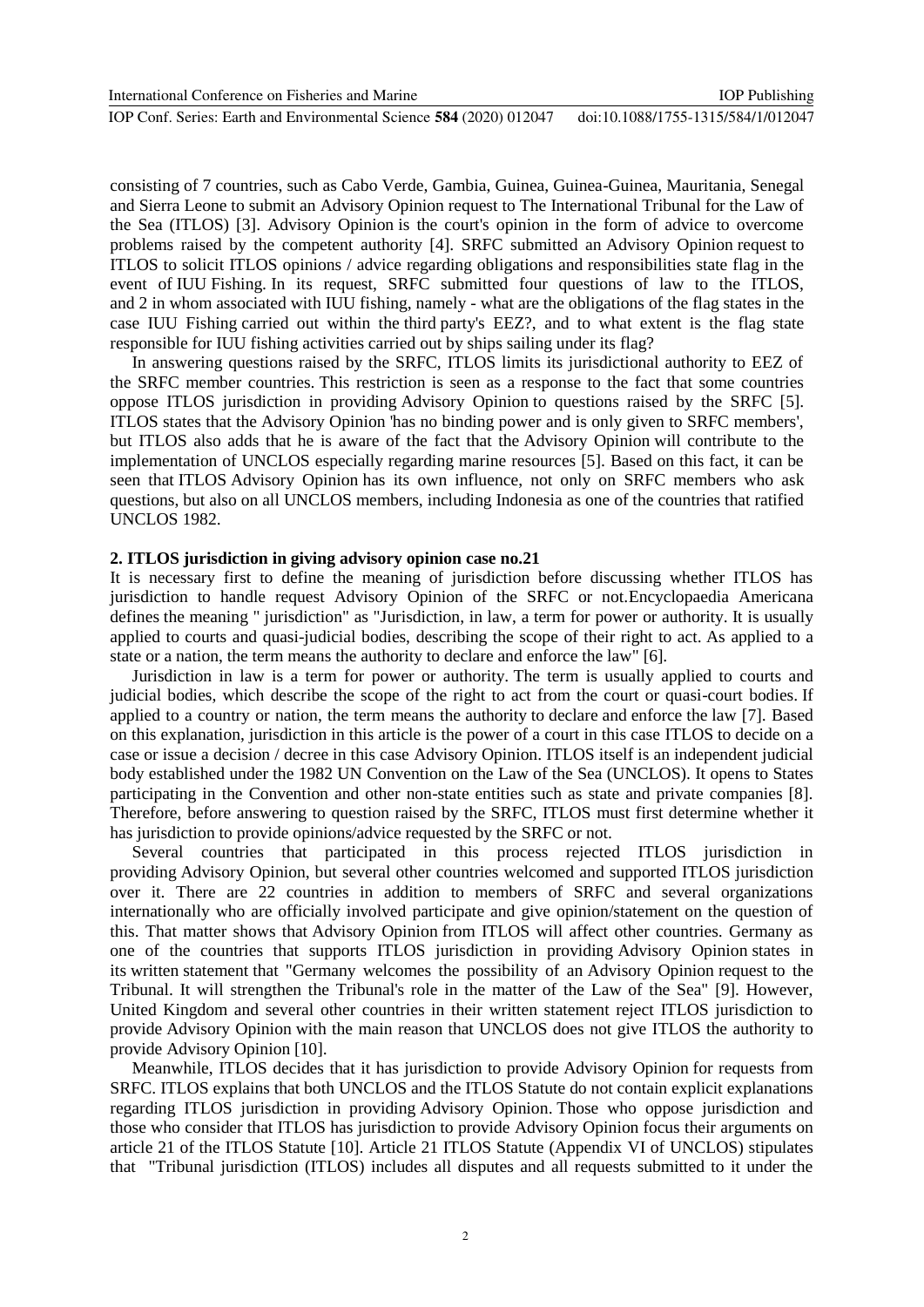provisions of this Convention and all matters specifically stipulated in other agreements that give jurisdiction to the Tribunal".

According to the refusing countries, article 21 of the Statute also does not discuss the Advisory Opinion, either express or implied. According to it, this article only refers to ITLOS jurisdiction in adjudicating the subject matter of the dispute (Contentious Jurisdiction). Refusing countries states that article 21 of the Statute must be interpreted in a manner consistent with article 288 paragraph 2 of UNCLOS which addresses the authority of ITLOS and in that article there is no mention of the authority in giving Advisory Opinion [10]. In contrast to the refusing countries as mentioned, according to ITLOS article 21 the Statute does not only explain Contentious Jurisdiction but it also implicitly explains ITLOS jurisdiction in giving Advisory Opinion. ITLOS opposes the argument which states that article 21 of the Statute must be interpreted in accordance with article 288 UNCLOS.

ITLOS makes it clear that the ITLOS Statute contained in Annex VI of UNCLOS is an integral part of UNCLOS itself so that the Statute has the same legal status as UNCLOS. Article 21 of the Statute accordingly should not be considered subordinate to article 288 of UNCLOS. Article 21 of the statute rests on its footing and may not be read or interpreted as the subject of article 288 of UNCLOS [10]. ITLOS then interprets the meaning of article 21 of the Statute. This article stipulates that ITLOS jurisdiction consists of three elements, namely [10]; (1) All disputes submitted to the Tribunal in accordance with UNCLOS; (2) All the applications submitted to the Tribunal in accordance with UNCLOS; and (3) All the matters which are specifically regulated in the 'other agreements' which gives jurisdiction to the ITLOS.

According to ITLOS, the word "dispute" in article 21 of the Statute refers to ITLOS jurisdiction in adjudicating a dispute ( Contentious Jurisdiction). Likewise, the word "request" refers to a request in a Contentious Case sent to ITLOS in accordance with UNCLOS provisions. Article 23 of the Statute clearly emphasises "the court will decide all the 'dispute' and 'request' in accordance with Article 293 of UNCLOS." Article 293 of UNCLOS governing the settlement of disputes [10]. The third element, the word "thing", has attracted various interpretations. According to the ITLOS, word "all" ( all matters ) cannot be considered only referring to the issue of the dispute, because if so, article 21 of the statute will only use the term "dispute". So the word "matters" must mean something that is more than just a "dispute" which according to the ITLOS including the Advisory Opinion [10].

It explains further that the phrase in Article 21 of the Statute states that the jurisdiction of ITLOS include all the matters that are specifically regulated in agreement more give jurisdiction to the ITLOS to does not establish the jurisdiction of ITLOS in giving Advisory Opinion. However, article 21 is a provision that allows the 'other agreements' to give jurisdiction to ITLOS. Therefore, what makes ITLOS have Advisory Opinion jurisdiction is the 'other agreement'. When 'other agreements' give legal jurisdiction to ITLOS, ITLOS is then deemed competent to exercise jurisdiction in respect of "all matters" (Advisory Opinion) specifically regulated in "other agreements" [10].

In this case, the "other agreements" gives jurisdiction to ITLOS to give Advisory Opinion to question raised by SRFC is the MCA Convention ( Convention on the Determination of the Minimum Conditions for Access and Exploitation of Marine Resources within the Maritime Areas under Jurisdiction of the Member States of the Sub-Regional Fisheries Commission). This convention is an agreement internationally that is done by the seven countries members of SRFC regarding maritime resources and in this convention a clause giving jurisdiction to the ITLOS to give the Advisory Opinion if there is a legal issue to ask [10]. Therefore, Article 21 of the Statute and "other agreements" are related to each other and constitute the substantive legal basis of ITLOS jurisdiction in providing Advisory Opinion.

After determining that ITLOS has the jurisdiction to give Advisory Opinion, ITLOS actually has discretionary authority to continue to refuse giving Advisory Opinion if there is a "compelling reason". This can be seen in article 138 of the Rules which state that "the Tribunal can give Advisory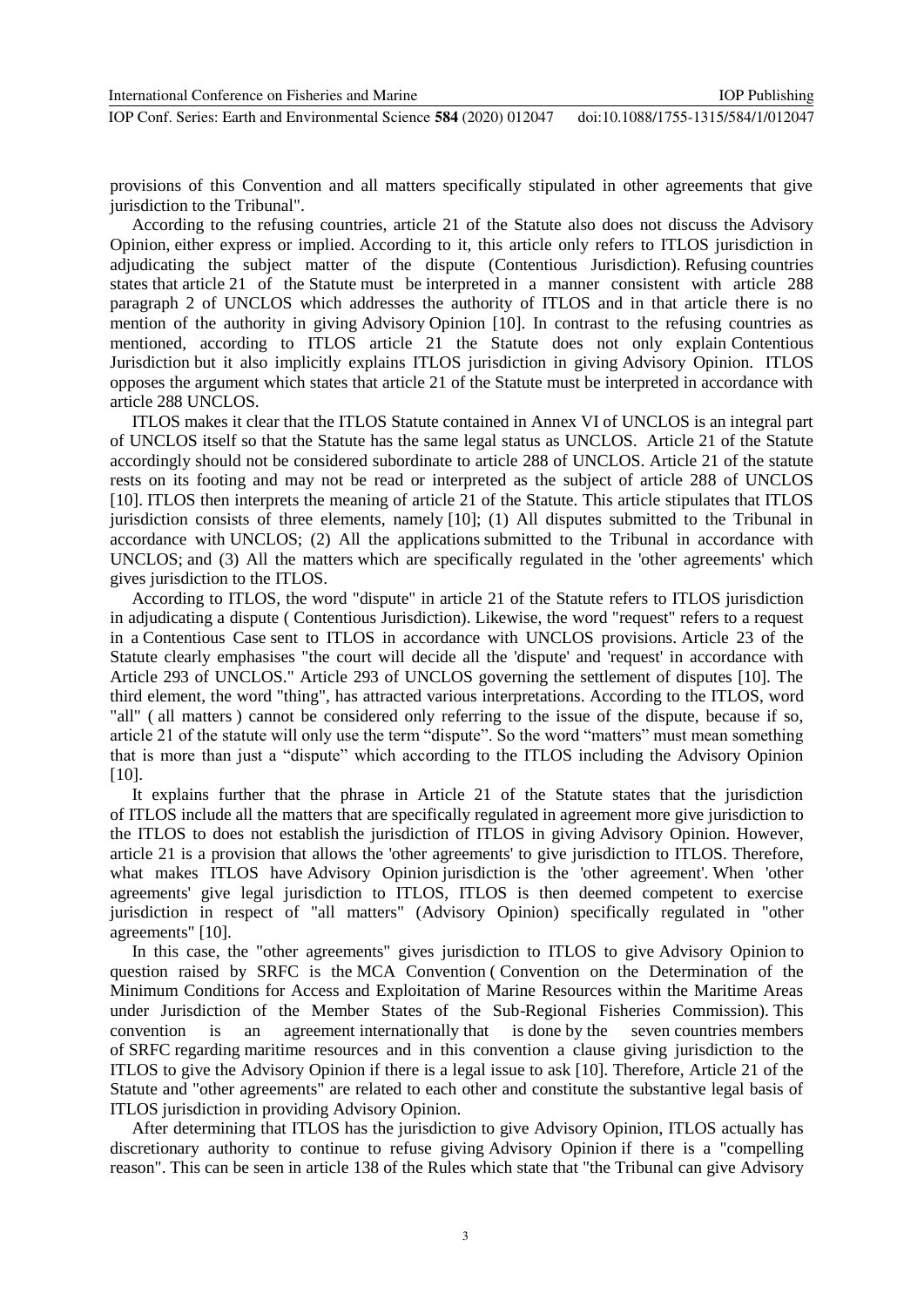IOP Conf. Series: Earth and Environmental Science **584** (2020) 012047 doi:10.1088/1755-1315/584/1/012047

Opinion". The word can be interpreted that ITLOS has a discretion to refuse giving Advisory Opinion even if he has jurisdiction for it [10].

However, ITLOS holds that there is no compelling reason to make ITLOS must refuse to give Advisory Opinion because [10]: (1) The questions raised by the SRFC are legal questions and in ITLOS's view, they are clear; (2) By answering this question, ITLOS will not act as a legislative body; (3) This Advisory Opinion has no binding power and is only given to SRFC members; (4) ITLOS is aware of the fact that by giving the Advisory Opinion of this will help the country members of SRFC in determining the actions related to the issue of maritime resources / IUU; (5) ITLOS is aware of the fact that giving Advisory Opinion will contribute to the implementation of UNCLOS.

#### **3. Obligation and responsibility of flag state in illegal fishing**

Before elaborating flag state duties, ITLOS starting to answer by defining IUU Fishing based on the Minimum Condition for Access (MCA) Convention, the definition is a general definition of IUU Fishing which is also contained in several national and international rules such as in the International Plan of Action to Prevent, Deter and Eliminate Illegal, Unreported, Unreported and Unregulated Fishing (IPOA-IUU), and Agreement on Port State Measures to Prevent, Deter and Eliminate Illegal, Unreported and Unregulated Fishing (the Port States Measures Agreement") [11]. The terms Illegal, Unreported, and Unregulated Fishing are [11]:

Illegal fishing is : (a) Conducted by a foreign person or ship in a water which becomes the jurisdiction of a country without permission from that country, or contrary to the laws and regulations in force in the country where the fishing activities take place; (b) Conducted by vessels flying the flag of a country that is a member of a regional fisheries management organization but operate not in accordance with the provisions of the conservation and management applied by the organization or the rules of international law applicable; (c) Contrary to national law or international obligations, including the obligations of Regional Fisheries Management Organization (RMFO) member countries to the organization ;

Unreported fishing is ; (a) Fisheries activities that are not reported or reported incorrectly to the national authorities, which are contrary to laws and regulations; (b) The activities of fisheries are conducted in the area of competence of the RFMO which have not been reported or reported are not true, as opposed to reporting procedures of the organization are.

Unregulated fishing is : (a) Fishing activities carried out in the relevant RFMO competency area carried out by vessels without nationality, or by vessels flying the flag of a country that is not a member of the organization , or by fishing companies, which are carried out in ways that are contrary to conservation arrangements and management of the organization ; (b) The activities of fisheries are conducted in area waters or for the preparation of fish in which no settings conservation and management that can be applied, which is conducted in a way that is contrary to the state's responsibility for conservation and management of biological resources sea in accordance with the legal provisions of international.

The definition of a state flag is a country that provides the flag for use by a ship. The flag state exercises jurisdiction or legal authority over the ship. Ships can obtain the nationality of a country through the registration procedure in that country [12]. ITLOS explains that UNCLOS assigns special rights and responsibilities to coastal states in EEZ, the main responsibility in taking the actions necessary to prevent and deal with IUU Fishing located on the coast countries [10]. Even so, ITLOS also stresses that the primary responsibility of the coastal State in taking action against IUU fishing is carried out in EEZ of the flag state to no discharge their obligations in matters of this [10]. According to ITLOS, some of the flag states' obligations related to IUU Fishing based on an analysis of the provisions in UNCLOS, namely:

1. Based on article 94, ITLOS states that the flag state is obliged to actively and effectively exercise its jurisdiction and control the administrative, technical, and social issues of the fishing vessels that fly their flags. ITLOS determines that the implementation of flag State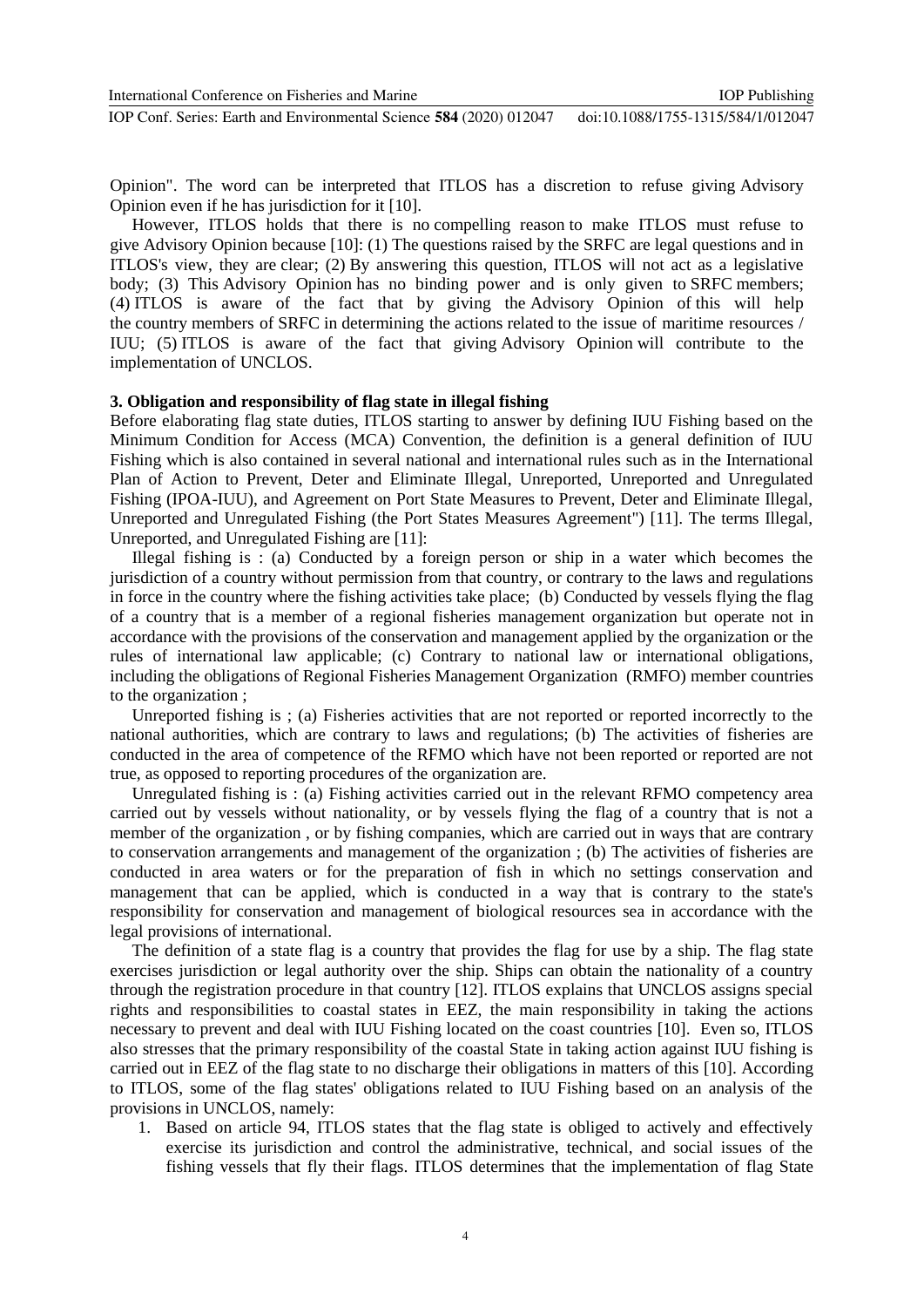jurisdiction and control of the vessels flying its flag in particular should include: to maintain the list of the vessel which contains the name and description of the vessel, taking the necessary measures: to ensure the safety of navigation and periodic survey by a qualified surveyor ship; the flag state must also ensure that any ship which is flying the flag manned by a captain, officers, and crew who have qualifications appropriate [10];

- 2. According to ITLOS, the flag state is obliged to create a law enforcement mechanism to monitor and secure the compliance of ships flying their flags against laws and regulations. Sanctions were applied to vessels which are involved in IUU fishing should be sufficient to be a deterrent effect as well as the sanctions must eliminate the advantage obtained by the offender fishing activities are IUU [10];
- 3. According to Article 94 paragraph 6, if a country has clear grounds for believing that the state flag has not been carrying out the jurisdiction and control of the right against ships which fly the flag, the country that can report it to the state flag, after receiving the report, the state flag shall oblige to investigate and take action as needed to improve the situation [10]. According to ITLOS, this obligation also applies to flag countries whose vessels are accused of being involved in IUU fishing, when allegations and reports emerge that IUU Fishing has occurred. The flag state is then obliged to investigate this issue and take whatever action is needed to improve the situation and is obliged to inform the reporting country of the actions taken by the flag state. Actions taken by the Flag State must not reduce the right of the coast State to take steps in accordance with article 73 of UNCLOS [10];
- 4. Article 94 states further that the flag state must take the necessary administrative measures to ensure that the vessels flying the flag are not involved in activities that interfere with the conservation and management of marine living resources. But if such violations occur and are reported by another country, the flag state is obliged to carry out an investigation and, if necessary, take whatever action is necessary to improve the situation [10];
- 5. ITLOS reconsider the decision in the case of the MOX Plant Case stating that cooperation is a basic principle in the prevention of pollution of the marine environment in accordance with chapter XII of the Convention and general international law. ITLOS believes that the obligation to cooperate also applies to cases of alleged IUU Fishing [10];
- 6. ITLOS concluded based on article 192 and the decision of the Southern Bluefin Tuna Case that the flag state is obliged to ensure that vessels flying their flag comply with the biological resource conservation measures imposed by coastal states in their EEZ, as concluded by ITLOS that resource conservation life is an integral element in the protection and preservation of the marine environment [10].
- 7. Article 58 paragraph 3 and article 62 indicate that ITLOS holds that the flag state has the obligation to take the steps necessary to ensure compliance of ships flying their country's flag against the rules adopted by coastal countries in accordance with the provisions of the Convention. The provisions of this article also provide an obligation on the flag state to adopt the steps necessary to prohibit that ship fly the flag of fishing in another country's exclusive economic zone unless you get permission [10]. Article 58 states that In exercising their rights and obligations in EEZ, States must pay attention to the rights and obligations of coastal states and must comply with the laws and regulations stipulated by coastal states in accordance with the provisions of this Convention and other international legal regulations to the extent that they do not conflict with this section. Article 62 shows then that other countries to catch fish in EEZ are obliged to comply with conservation measures as well as with other terms and conditions specified in the laws and regulations of coastal States.

Although those articles as mentioned above does not specifically mention IUU fishing, ITLOS considers that the provisions in article 58 paragraph 3, article 62 paragraph 4, as well as article 192 provide obligations to the flag states to take the steps necessary to ensure that citizens and vessels flying Their flag is not involved in IUU Fishing activities [10]. Although the primary responsibility for the conservation and management of living resources in EEZ is the coastal states, flag states also have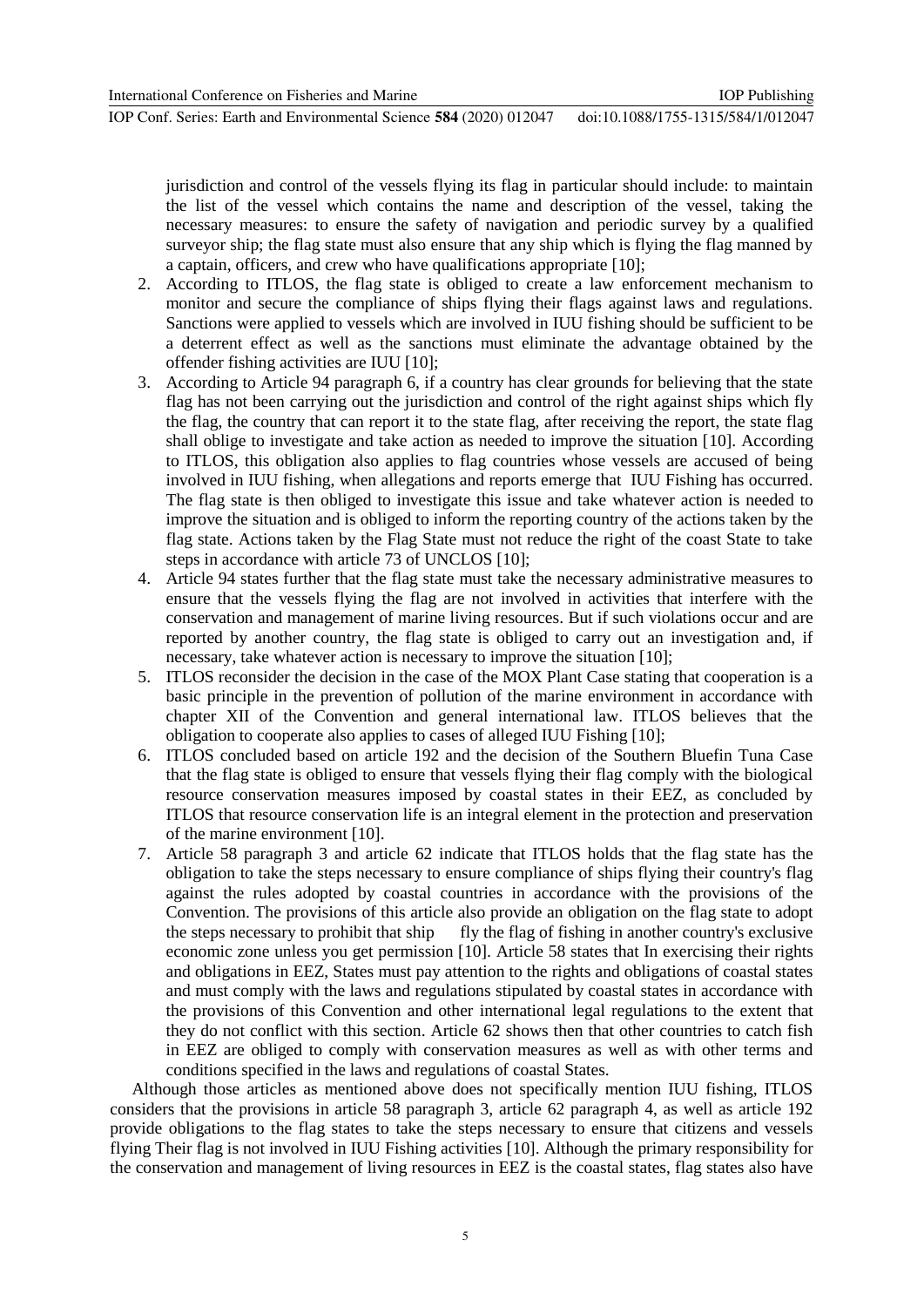a responsibility to ensure ships that fly the flag does not perform activities of IUU Fishing in the coastal zone of EEZ. in terms of it, ITLOS would like to clarify the meaning of the phrase "to Ensure., According to ITLOS, phrase "to ensure ships flying its flag do not engage in IUU fishing" is an obligation of conduct of the state flag and not an obligation of result and this obligation has been fulfilled if due diligence is carried out by the flag state.

The due diligence obligation is an obligation that includes not only the enactment of a law, regulation and appropriate action, but this obligation also relates to a certain level of caution in the implementation and enforcement of applicable administrative controls such as monitoring of activities carried out for protecting the rights of other parties. ITLOS views that UNCLOS is the main instrument that provides guidance on actions to be taken by the flag state to ensure the fulfilment of obligations "due diligence" to prevent IUU fishing carried out by vessels flying its flag in the EEZ of the coastal State. In other words, not the obligation of the state flag to 'achieve compliance' ship from committing IUU fishing, but the state flag under obligation due diligence take all measures necessary to ensure compliance and prevent ships that fly the flag doing IUU Fishing. In doing so, the flag state must take action in accordance with obligations number 1 to 7 mentioned above.

Regarding to responsibility of the flag state, ITLOS refers to the provisions in the Draft Articles of the International Law Commission on Responsibility of States for Internationally Wrongful Acts (The ILC Draft Articles on State Responsibility) : (a) in which "every internationally wrongful act of a country requires that country to be internationally responsible (article 1); (b) every international wrongful act if it is in the form of an action or omission that fulfils two elements – called - they are considered to originate from the state under international law and constitute a violation of the country's international obligations (article 2); and (c) the state has an obligation to make reparations for losses caused by their wrong actions internationally (article 31).

ITLOS explains that in the context of state responsibility, the term " liability " refers to secondary obligations that arise as a result of violations of primary obligations. Accordingly, the flag's state obligation to responsibility for an action or omission depends on violations of international obligations of the country. Furthermore ITLOS states that the responsibility of the flag state does not originate from the fact that the ship flying its flag is involved in IUU Fishing. The flag state is not necessarily responsible for the actions of vessels flying the flag because these actions cannot be considered as actions originating or caused by the flag state itself. In contrast, ITLOS believes that the responsibility of a flag state arises only if the flag state fails to fulfil its due diligence obligation to ensure that the ship flying its flag does not engage in IUU Fishing activities.

Violation of due diligence obligations occur if the state does not take necessary and appropriate actions to fulfil its obligations to ensure that vessels flying the flag do not undertake IUU Fishing. As a result, the flag state is not necessarily responsible in the case of non-compliance with its ships provided that the flag state has taken "all necessary and appropriate measures" to fulfil its due diligence obligations. Coastal states can hold the flag state accountable for the actions of its ships carrying out IUU Fishing in the coastal EEZ in the event of a violation caused by the flag state to its international obligations.

#### **4. Effect of ITLOS case 21 advisory opinion on Indonesia**

Indonesia is an archipelagic country which two-thirds of its territory is sea waters with a coastline length of 95,181 km and sea area of 5.8 million km². These geographical conditions provide wealth in the form of abundant marine and fish resources. This potential, if cultivated optimally by sticking to sustainable fishing, will have a significant impact on the economy especially in the Indonesian fishing industry [13].

In addition to providing great potential for the fishing industry, it is also a challenge for the Indonesian government to protect Indonesia's marine resources from IUU Fishing activities. Indonesia is one of the countries that feels a large impact from IUU Fishing activities. Indonesia's losses due to illegal fishing have been calculated by the World Bank and FAO of approximately 20 billion US dollars or equivalent to Rp 240 trillion per year [14]. The massive theft of fish by foreign vessels plus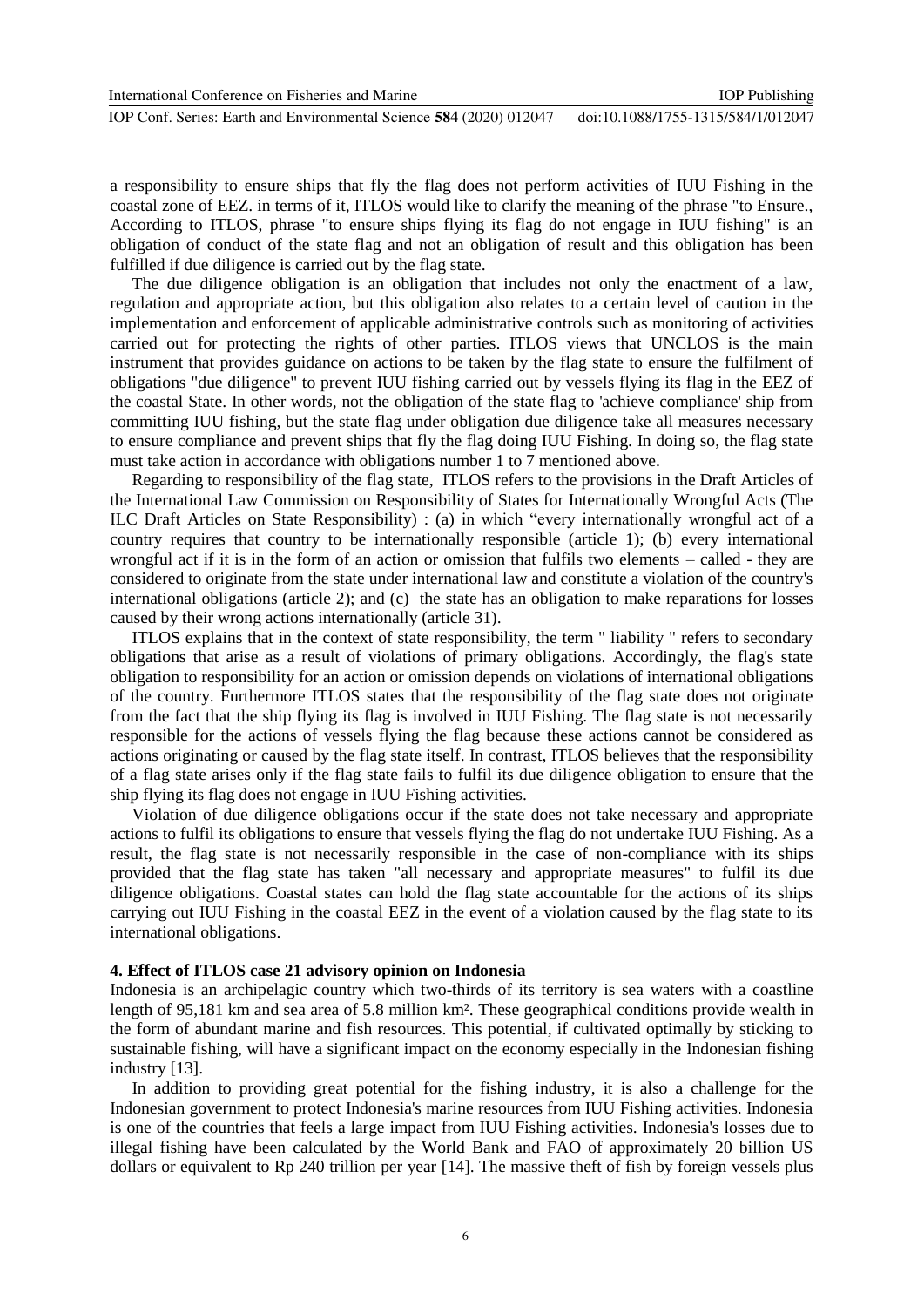International Conference on Fisheries and Marine

IOP Conf. Series: Earth and Environmental Science **584** (2020) 012047 doi:10.1088/1755-1315/584/1/012047

fishing using environmentally unfriendly fishing gear and even tends to damage nature has made most of Indonesia's waters in critical condition. Some of Indonesia's Fisheries Management Areas are included in the red category for a number of fish species and other marine biota. This condition show that overfishing is taking place in Indonesian waters [14].

Regarding to this massive background of IUU Fishing activities in Indonesian waters, it is important to see the relevance between ITLOS Case 21 Advisory Opinion and the conditions in Indonesia. It has been explained previously that the Advisory Opinion has no binding power and is only given to members of the Sub-regional Fisheries Commission (SRFC) to assist SRFC member countries in determining their actions related to maritime / IUU resource issues [10] Although it does not have binding power, in its own way, Advisory Opinion can contribute to the explanation and application of international law. This can be seen in paragraph 77 Advisory Opinion Case 21, in which ITLOS explains that this Advisory will contribute to the implementation of UNCLOS - "The Tribunal is mindful of the fact that by answering the questions it will assist the SRFC in the performance of its activities and contribute to the implementation of the Convention".

The Advisory Opinion, therefore, can indirectly influence UNCLOS participating countries, including Indonesia, specifically regarding Indonesia's obligations as a flag state in relation to IUU Fishing and under what conditions Indonesia can claim flag state responsibility when the ship flying its flag do IUU Fishing. Related to this Advisory Opinion, Indonesia should follow and comply with the obligations outlined by ITLOS in order to prevent ships flying the Indonesian flag from carrying out IUU Fishing activities in the waters of other countries. In addition, one aspect needs to pay attention in an effort to overcome IUU Fishing activities in Indonesian waters is under what conditions can Indonesia hold the state flag responsibility when its ships carry out IUU Fishing activities in the Indonesian EEZ?

Based on its Advisory Opinion, ITLOS is of the view that the provisions in article 58 paragraph 3, article 62 paragraph 4, as well as article 192 UNCLOS give an obligation to the flag state to take the steps necessary to ensure that every vessel flying its flag is not involved in the activities of IUU Fishing [10]. The obligation is an obligation of conduct of the flag state and is not an obligation of result and this obligation has been fulfilled if proper due diligence is carried out by the flag state [10] - "... The State flag is under the" due diligence obligation "to take all necessary measures to ensure compliance and to prevent IUU fishing by fishing vessels flying its flag."

Related to some IUU Fishing activities occur in Indonesian waters, there are several cases where foreign fishermen who carry out Illegal Fishing are escorted by officials from their country, which means the flag state has been directly involved in IUU Fishing activities. For example, a case encountered by the Indonesian Government with a Chinese-flagged fishing boat, namely Kway Fey 10078, which was suspected of conducting IUU fishing activities in the Indonesian EEZ. In this particular case, a Chinese coast guard ship assisted the Kway Fey to escape the Indonesian jurisdiction by ramming into Kway Fey 10078. Consequently, the Indonesian Government could not enforce its jurisdiction upon Kway Fey 10078 and the Chinese Government requested Indonesia to release eight Chinese nationals who had been detained [15]. Another example was in February 2019 the Indonesian Navy managed to arrest four Vietnamese-flagged fishing vessels in North Natuna waters, then the Minister of Maritime Affairs and Fisheries, Susi Pudjiastuti, said that four Vietnamese fishing vessels were escorted by two surveillance vessels fishing in Indonesian waters. Susi Pudjiastuti said the arrest of the four Vietnamese vessels added to the long record of the theft of fish in Indonesian waters by Vietnamese-flagged vessels. In fact, in the past month, fishing vessels from Vietnam often involve Vietnamese government patrol boats, Vietnam Fisheries Resources Surveillance (VFRS) [16]. A similar case occurred in December 2019 when Chinese fishing vessels escorted by Chinese coast guard forces sailed in Natuna waters. Based on the results of the meeting between the Indonesian Ministries confirmed the occurrence of violations of Indonesia's EEZ, including IUU fishing activities and violations of sovereignty by the Coast Guard of the PRC in Natuna waters [17].

The two case as mentioned shows that the practice of IUU Fishing carried out by foreign fishermen in Indonesia has involved institutions / officials from the flag state. This shows that the flag states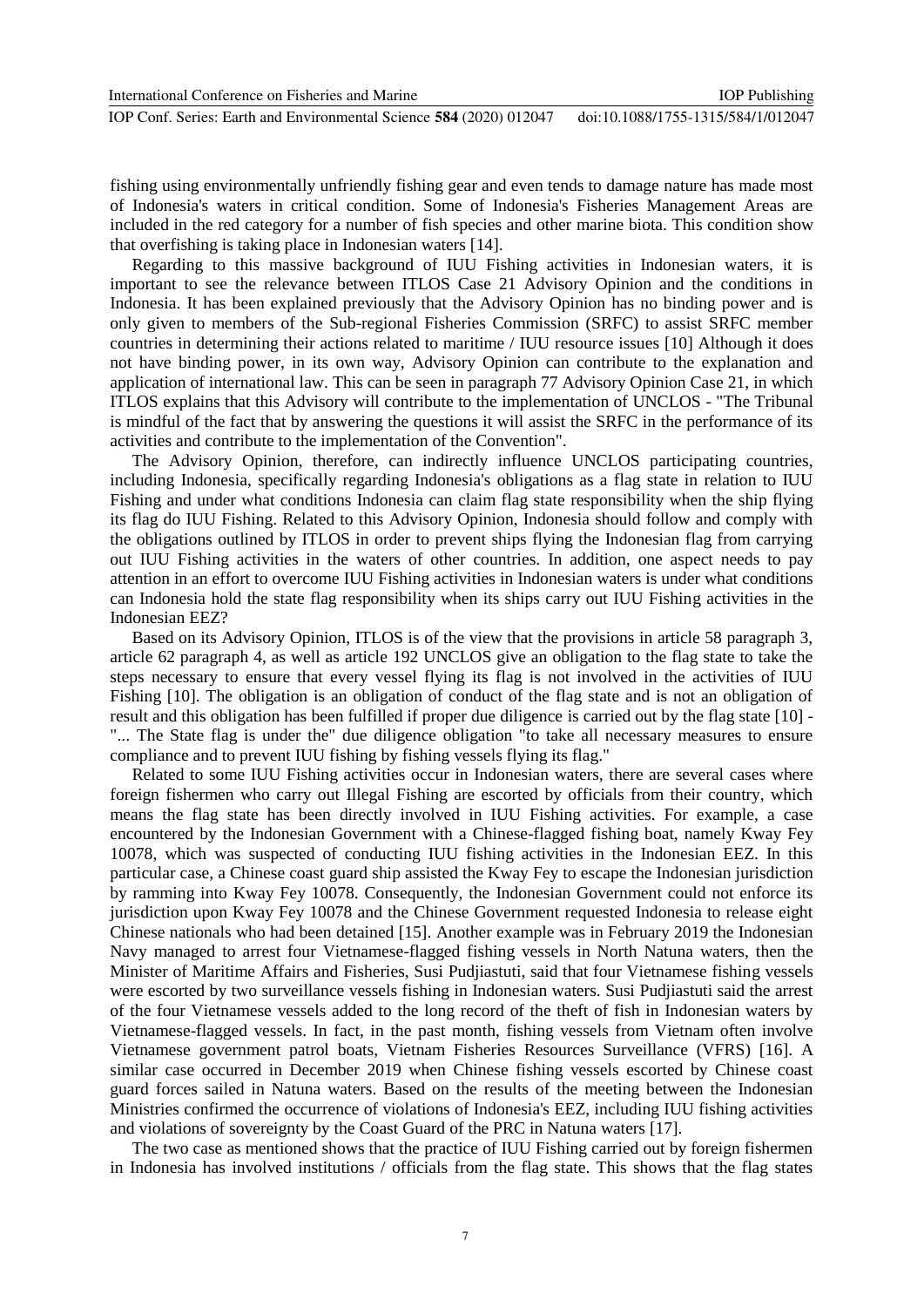International Conference on Fisheries and Marine

IOP Conf. Series: Earth and Environmental Science **584** (2020) 012047 doi:10.1088/1755-1315/584/1/012047

have violated their international obligations by not carrying out their due diligence obligations to ensure that vessels flying their flags do not carry out IUU Fishing activities. The country do not take "necessary and appropriate" actions to fulfil its obligations, even they are actively involved directly through the state apparatus in escorting and helping their fishermen to carry out IUU Fishing activities in Indonesian waters. This is a violation of the international obligations of the flag state. Therefore, if it is associated with ITLOS Case 21 Advisory Opinion, Indonesia can hold the state flags responsibility for taking part in escorting its fishermen in conducting IUU Fishing activities and not carrying out its international obligations in conducting due diligence to prevent vessels flying the flag from conducting IUU Fishing activities.

## **5. Conclusion**

It can be concluded that to determine whether or not the jurisdiction of ITLOS in providing the Advisory Opinion, ITLOS base their arguments on Article 21 of the Statute (Annex VI UNCLOS). ITLOS holds that Article 21 of the Statute allows other 'agreements' to give the Advisory Opinion jurisdiction to ITLOS. Although the UNCLOS does not mention directly on IUU Fishing, ITLOS held that the obligations of states in article 58, 62, 94, 192, and193 can be implemented as a flag state obligations to prevent IUU Fishing. In addition, ITLOS also want to reinforce that flag state obligations in ensuring that ships flying its flag is the duty of due diligence and not an obligation to achieve results. ITLOS Case 21 Advisory Opinion as requested by SRFC can be best practice for Indonesia to protect its ZEE and waters from IUU Fishing conducted by foreign fishermen such as fisherman from Thailand, Vietnam, and PRT.

# **Reference**

- [1] FAO 2020 Illegal, Unreported and Unregulated (IUU) Fishing" available online: <http://www.fao.org/iuu-fishing/en/>accessed on 6 May 2020
- [2] Widjaja S, Long T, Wirajuda H 2019 *Illegal, Unreported and Unregulated Fishing and Associated Drivers* (Washington DC: World Resources Institute)
- [3] ITLOS Case No.21 available online: https:/[/www.itlos.org/cases/list-of-cases/case-no-21/](http://www.itlos.org/cases/list-of-cases/case-no-21/)
- [4] Wagiman and Mandagi A S 2016 *Terminologi Hukum Internasional* (Jakarta: Sinar Grafika)
- [5] Owen D and Chambers F 2016 The ITLOS Advisory Opinion in Case No 21: *Introductory on the briefing on the due diligence obligation of flag States regarding their fishing vessels, the liability for breach of this obligation and the possibilities for litigation* (Cambridge : WWF International)
- [6] Encyclopaedia Americana Politic, Law, and Government, Available online: <https://www.britannica.com/topic/jurisdiction>
- [7] DianthaI M P 2017 Buku Ajar Hukum International (Denpasar: Fakultas Hukum Udayana)
- [8] International Tribunal for the Law of the Sea Press Office 2016 *International Tribunal for the Law of the Sea* (Hamburg: Compact Media GmbH)
- [9] Request for an *Advisory Opinion* Submitted by the Sub-Regional Fisheries Commission (SRFC), Written Statement by The Federal Republic of Germany Available online: https:/[/www.itlos.org/cases/list-of-](http://www.itlos.org/cases/list-of-) cases/case-no-21/. Accessed on 6 May 2020
- [10] Request for an *Advisory Opinion* Submitted by the Sub-Regional Fisheries Commission, Advisory Opinion, 2 April 2015, ITLOS Reports 2015, Paragraph 40 Available Online https:/[/www.itlos.org/cases/list-of-](http://www.itlos.org/cases/list-of-) cases/case-no-21/
- [11] SRFC 2013 Convention On The Determination Of The Minimal Conditions For Access And Exploitation of Marine Resources Within The Maritime Areas Under Jurisdiction of The Member States Of The SRFC (MCA Convention)" Available online: [https://www.itlos.org/fileadmin/itlos/documents/cases/case\\_no.21/Technical\\_Note\\_eng.pdf.](https://www.itlos.org/fileadmin/itlos/documents/cases/case_no.21/Technical_Note_eng.pdf) accessed on 6 May 2020
- [12] Puspitasari D, Meirina R, Susanto F A 2019 Hukum Maritim (Malang: UB Press)